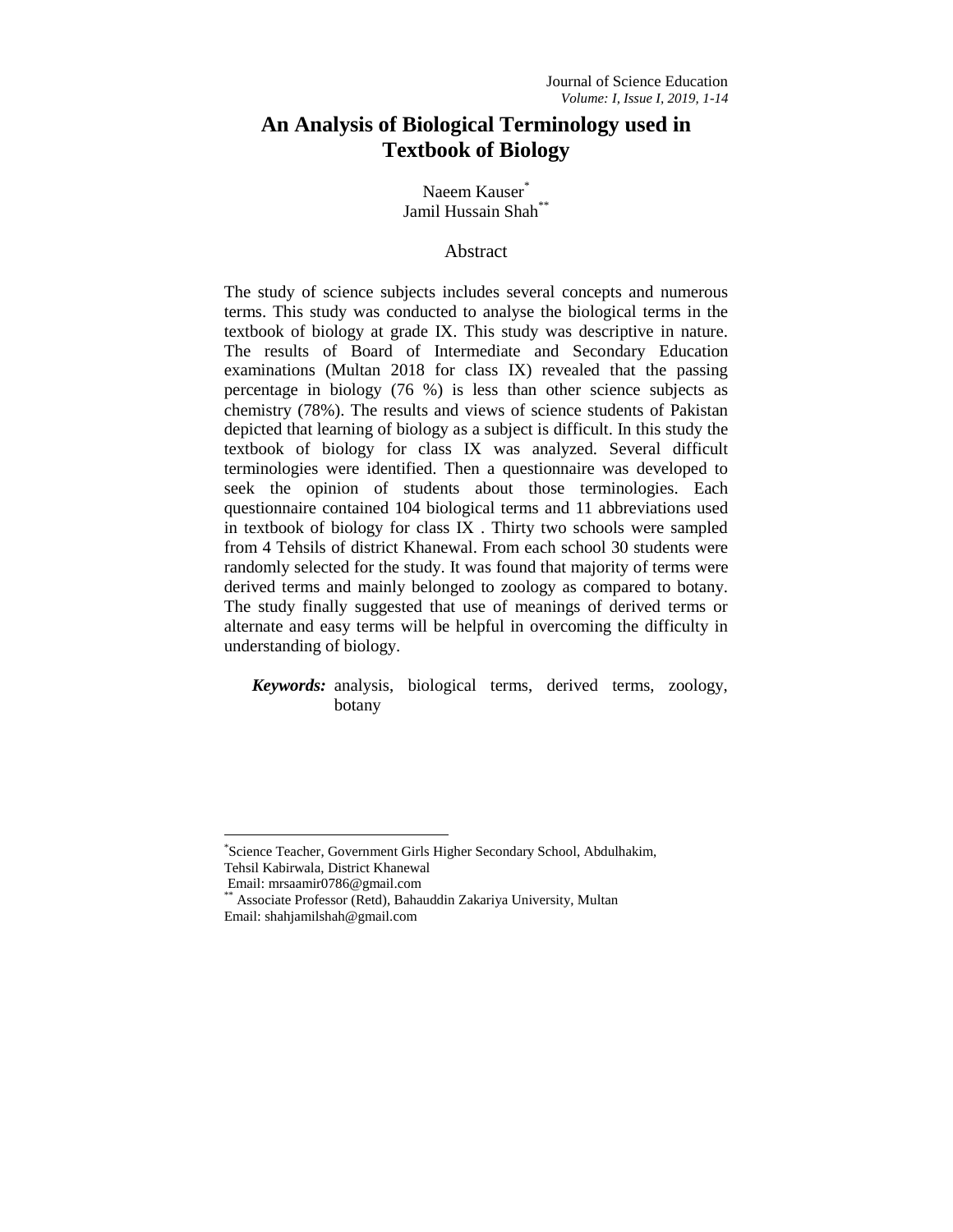# **Introduction**

This is an era of science and technology. Usage of scientific methods, concepts, and scientific tools have become a global phenomenon. Scientific information is shared across the regions. Every object is described by specific word which helps in building concepts. single word or group of words are helpful in concept formation of things when they are out of context. Scientific research is going on all over the world providing knowledge in all fields of life. Scientific knowledge is increasing at a tremendous rate as science unfolds knowledge about surroundings and diversity of life. Out of physical and natural field of science, the researcher selected the biological fields of natural sciences, because it is an ever-expanding area and is directly related to the branch of science dealing with real life.

There are many objects (living/non living) around us and each object is described by specific word. The need of information and understandable communication require specific designation to each item. This will lead to globalization and will help in global competition and global cooperation. Global communication is based on the vocabulary in all fields to convey the contents in meaningful ways. The vocabulary includes the words, concepts which ultimately in confined form, become specific terms. The designation of defined biological concept in a special language by a linguistic expression are known as biological terms. Textbook is a prime source of lessons for teachers and students. Through textbook the knowledge is transferred to next generations. So, it should be appraised according to new discoveries and needs of the nation. According to encyclopaedia of education 2008 "textbook is a printed and bound artefact for each year or course of study and contain fact and ideas around certain subjects." Due to much dependence on textbooks, it is essential that textbook should be complete in itself. So textbook should be appraised on continual basis.

The content relevant to biology living organisms are given in textual form to students as "textbook of biology for class IX. Terms are used to give specific concepts". Shafi (2010) stated that terminology used in the subject of biology for class X was difficult for most of the students. She recommended that relevant teachers should explain the source of the words and their meanings so that difficulty of students may be solved. Khokhar (2008) as cited by Hussain (2001) pointed out the availability of 'glossary' in the textbook which was not fulfilling the requirements of the teachers as well as the students. That is why, a good glossary was recommended for curriculum development.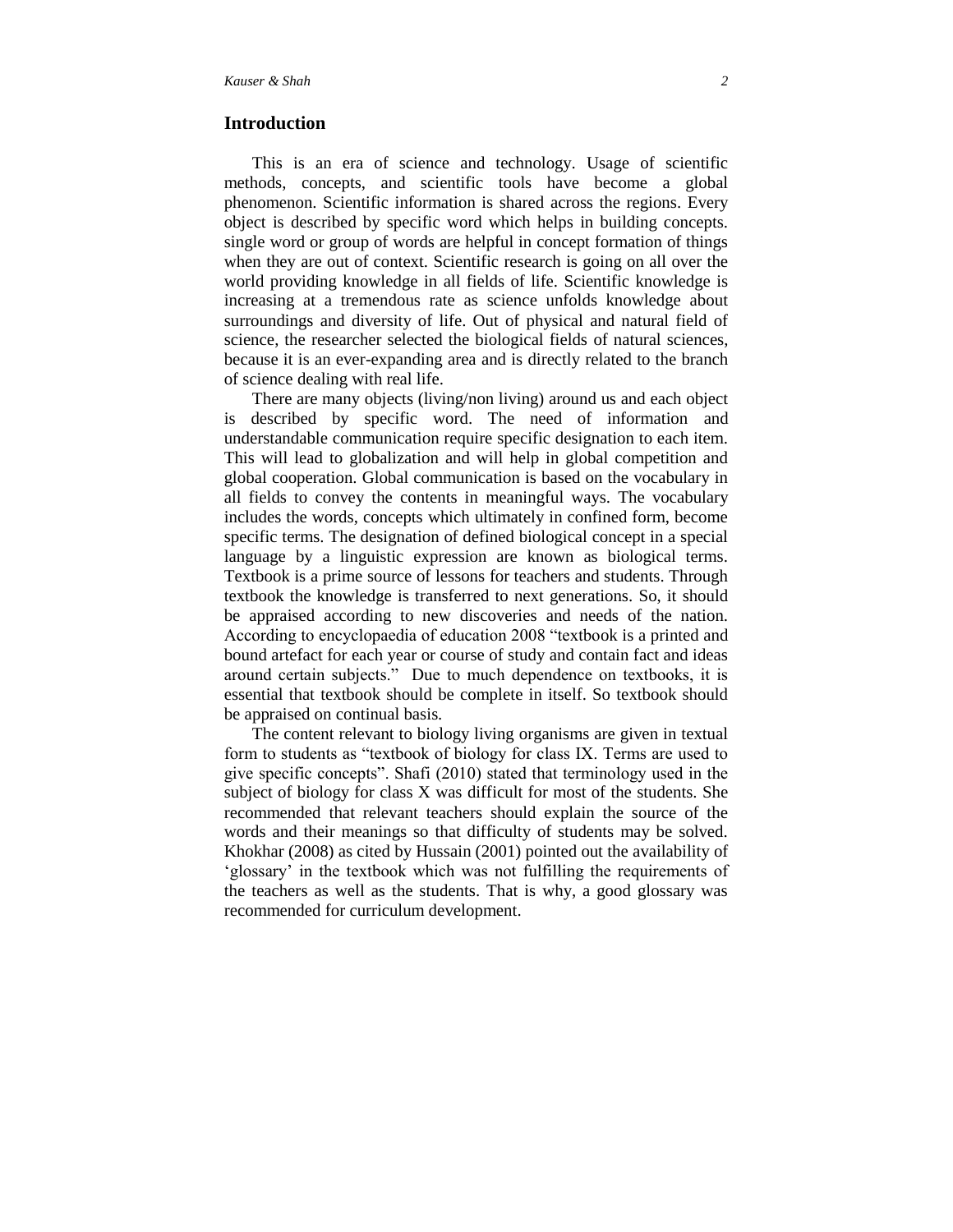This study is an attempt to analyse these biological terms with different aspects of their origin, composition, nature and conceptual and diagrammatical explanation. The study was an attempt to analyse biological terms given in the textbook of biology for class IX.

# **Statement of the Problem**

Textbooks are the centre of all teaching and learning activities. The content of textbook provides interaction between the teacher and the students. If the content is overloaded with high profiled concepts and terms, it creates problem in understanding the text. The contents (text and informative box) and diagrams are included in textbook of biology for class IX. The difficulty in learning of biology may be due to high profile terminology. This study has been designed to analyze the biological terms included in Textbook of Biology of Punjab Text book Board for class IX.

# **Literature Review**

According to Durrani (1999), the diversity and expansion in science and technology is over passing all boundaries of languages and countries. This is becoming essential to store and arrange new knowledge to keep pace with rapid growth and development of science and technology. According to him, terminologies are always challenging to communities but majorly these challenged the Greek, Arab, Chinese and Indian communities. Even nowadays 25 terms are being added in one million terms daily (Durrani, 1999).While there are 250 disciplines that are growing in the domain of knowledge. These large numbers of technical terms are conveyed in terms of dictionaries, books and thesaurus.

The specialized communication of diverse disciplines of knowledge took place by combining all mental concepts in the form of carriers. In speaking and writing these carriers are linguistics symbols and these linguistic symbols are the words, the terms and thesaurus words (Durrani, 1999).

# **Scientific and Biological Concepts**

Many things are present around us which we can observe and see. Our mind has ability to perceive the object and can create conceptual image. This conceptual image helps to recreate the object even when it is not in the reach of our senses. Students build their concepts about the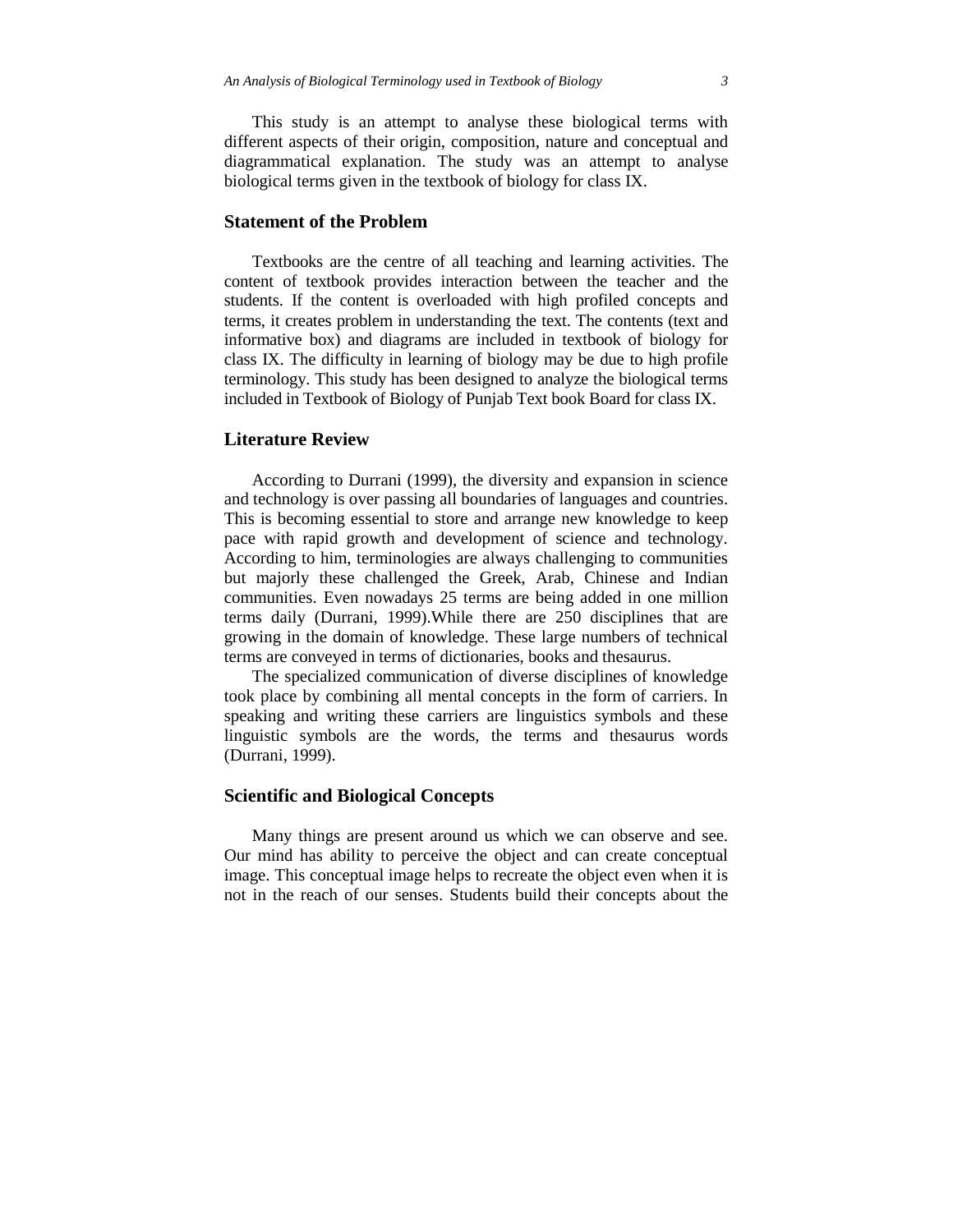world by studying science and use these concepts to interpret the world. According to Akhtar (2000), biological concepts are built by sensation of things around the learner, perception of ideas and conception in mind.

Washton (1967) stated that concepts are built by actual experience of pupils. Chauhan (1987) described that concepts are build by following the principles of simple to complex, analysis to synthesis, from induction to deduction and from particular to generalization. Concepts are mental perception and we use certain carriers to describe our concepts in languages. These carriers of language (word) have specific meanings and are in common use as they become technical terms.

# **Term**

A term is defined as the designation of defined concept in a special language by a linguistic expression.

# **Terminology**

The study of terms is called terminology. It is defined as According to Din (1986);

"The total concepts and their designations in a specific domain is called terminology" (p.7).

Terminology is helpful for the learner in every specific subject, as described by (Condamines, 1993) the level of competence of the text users on the subject presented increases in accordance with the amount of terminologies used.

# **Types of Terms**

According to online dictionary, there are three dimension signed with the word term.

- a. Linguistics means the formal (symbolic representation) aspect of term.
- b. Cognitive means the conceptual representation of term.
- c. Ontological, the referent, the object form of reality to be named.

### **Characteristics of Terms**

Rodilla (1998) Describe that there are three main characteristics of term these are as follows: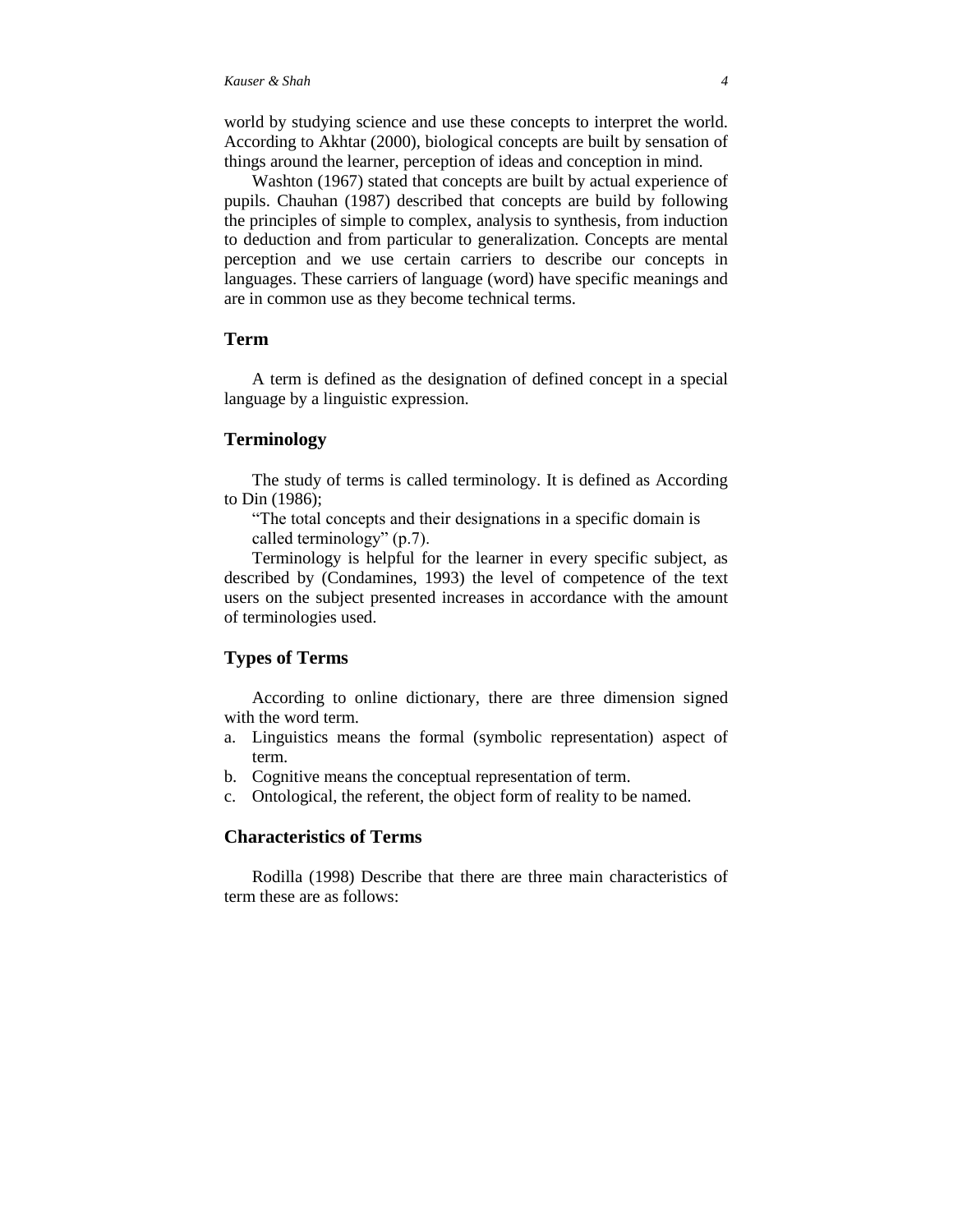# **Precision**

Precision means delimited, and a monosemic and related to a concept. According to Wright and Buddin (2001), a term will be precised when:

- 1. Its meaning must be defined in advance (in dictionary or thesaurus related to a particular discipline).
- 2. This means there is a monosemic word which means having single meaning, and should not be synonymous.

# **Emotional Neutrality**

Terms will be affective when these are free of personal or subjective components, and belong to the standard record. Edit the words and the information relevant to specific discipline, so that conceptual influence of the content became clear. Emotional categorically rejected interference in certain areas. Scientific terminology is used when a number of conditions in certain areas with the emotional neutrality disappears and intersect the common language. A term is emotionally neutral when it is affective, have subjective component and are standardized.

## **Stability**

Stability is a measure of fitness and stability can attained when the term is valid with its concept and referent associated over time.

### **Scientific and Technological Terms**

According to American Heritage Science Dictionary (2016), in science the scientific terms are used to represent the mind processing perception, understanding and communication. In nature when scientists encounter new material object or concept, they compelled to give them authorized name that become the scientific term understandable by scientist worldwide.

## **Biological Terms**

The terms which are used to represent living organisms and their environment are called biological terms. Specific terms are in use to represent biological processes and their behaviour and environment. Researcher while working on the "Analysis of Biological Terms" has found different aspects of biological terms. These aspects are as follows: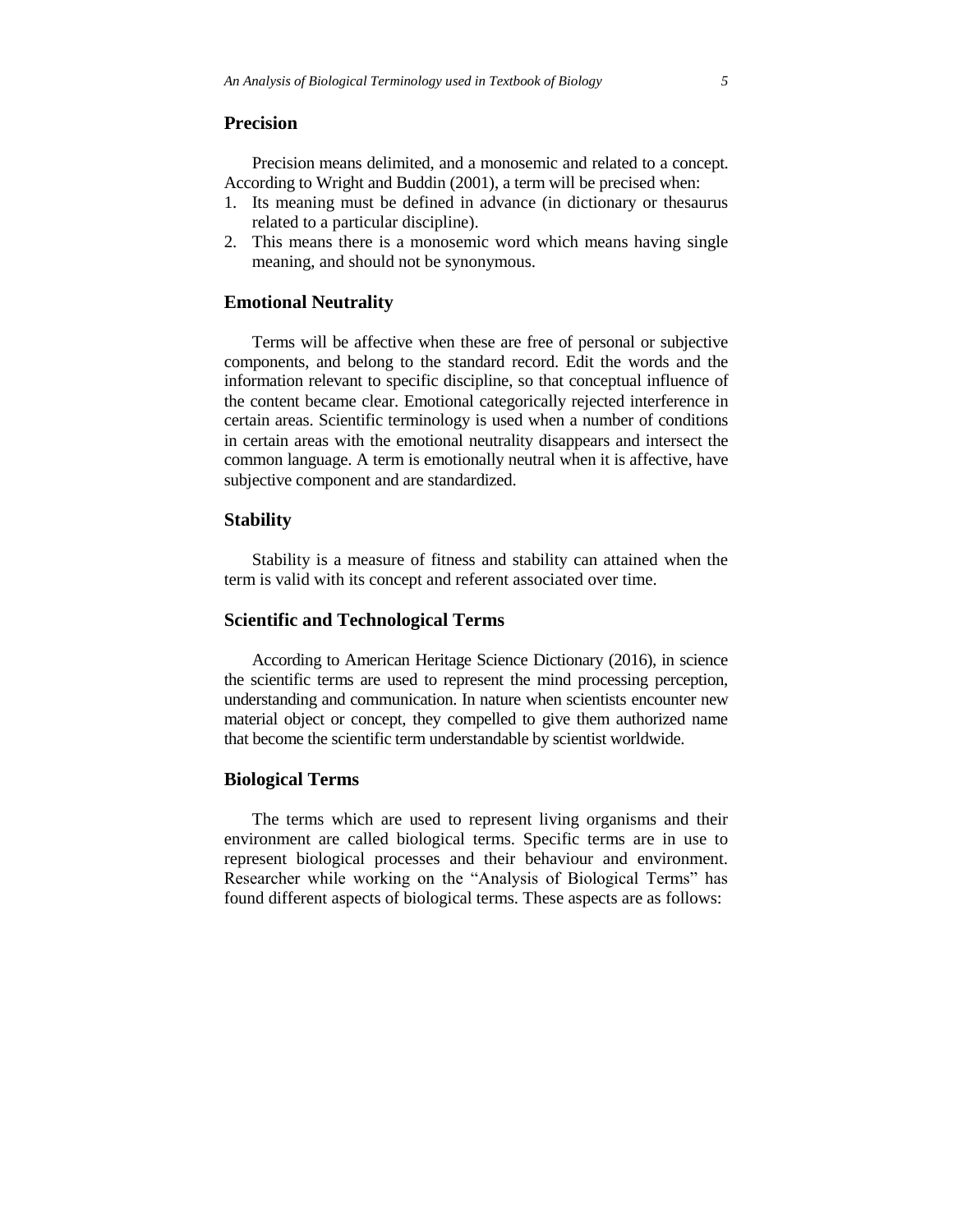# **Difficult /Easy Terms**

Specific terms are given to the students and they have pointed out many terms as difficult. For examples quiescence, triglyceride, aortic semilunar valve and many others from textbook. They have also pointed out some terms as easy to learn. For example a biotic, ascent of sap, bolus and many others.

# **Simple /Complex Terms**

According to online dictionary of grammar, a term is simple when it is made of a single morpheme e.g. "aqueous". A term is complex when it is made of two or more morphemes. Complex terms consist of a base or root and one or more affixes e.g. inhibitor is complex term is also formed by the combination of two roots. According to Durrani (1999) where ever terms are used it is important to give their source that should be reliable and according to international standards (ISO 690). Source should be given with full title, abbreviated title or codes. Abbreviated titles are user friendly, when they are given in frequently used source (dictionary or thesaurus). In Pakistan the primary sources for student learning in most of the areas is text book. Text book contains many abbreviated terms. For examples NACP, NAD, NADP,NADPH. These terms are not properly explained in textbook. The terms when analyzed by researcher it was found that their origins were missing.

# **Teaching of Biological Terms**

Biological terms are of two types while teaching

- 1. The terms which are represent able with the help of diagram e.g., urinary system.
- 2. The terms which cannot be represented by the help of figures, pictures, graphs, illustrations map/movies. e.g., denaturation of enzyme.

## **Objectives of the Study**

The objectives of this study were:

- 1. To identify the biological terms with respect to their origin.
- 2. To classify the biological terms with reference major domains of biology (botany/zoology).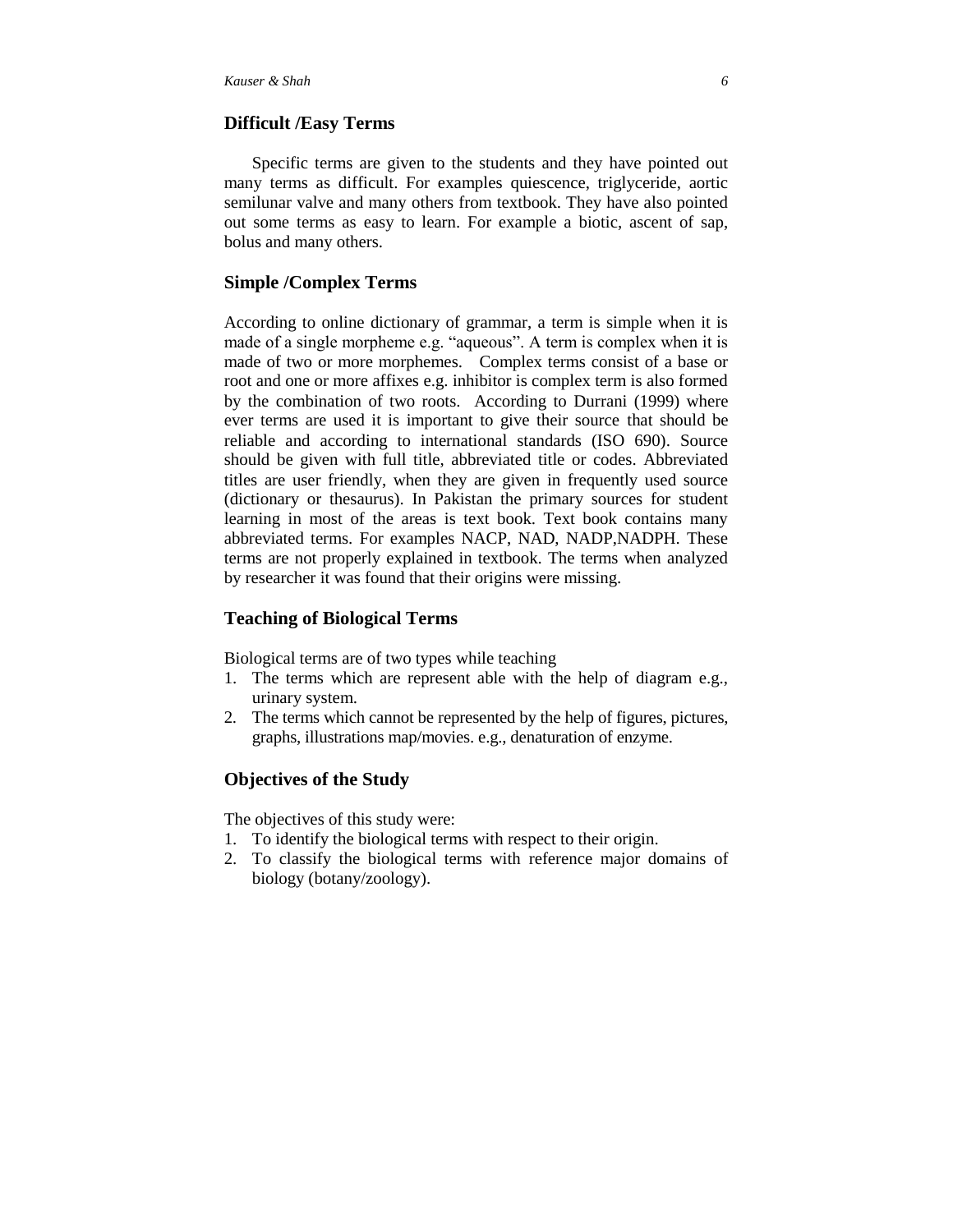# **Research Questions**

Following were the research questions of the study:

- 1. What is the origin of biological terms?
- 2. Are biological terms equally related to botany and zoology?
- 3. Which chapters of the biology textbook IX are mostly overloaded with difficult terms?

# **Methodology**

Study was conducted to analyse the biological terms used in textbook of biology for class IX. Researcher has given 6 Textbooks of Biology for class IX of Punjab textbook board in Pakistan, to students to underline difficult terms. Students have underlined total 4095 words from which terms which belonged to psychology, language, intra-chapter repeated, chemistry, physics and apparatus were dropped. Later on, the names of the contributors / scientists, common and simple terms between botany and zoology; and all of the two and three letter terms were dropped and a questionnaire comprising upon 312 biological terms was developed. When students gave views about terms, majority of Biological Terms were difficult for different students. Difficult biological terms when analysed which belonged to ancient languages.

#### **Population of the Study**

Population of the study consisted of all male and female students of biology at secondary level in rural and urban areas of government schools (district Khanewal). Total 205 secondary and higher secondary schools were taken as population. List of School was taken from EDO office Khanewal.

# **Sample and Sampling Technique**

Initially, list of rural and urban male and female schools in 4 Tehsils of District Khanewal were obtained from District Education Officer Khanewal. Using stratified random sampling technique, four rural (2 girls, 2 boys) and four urban (2 girls, 2 boys) schools were taken randomly from the list of schools in each tehsil. Total numbers of sampled schools from four Tehsils were 32. First 30 students were selected from each school.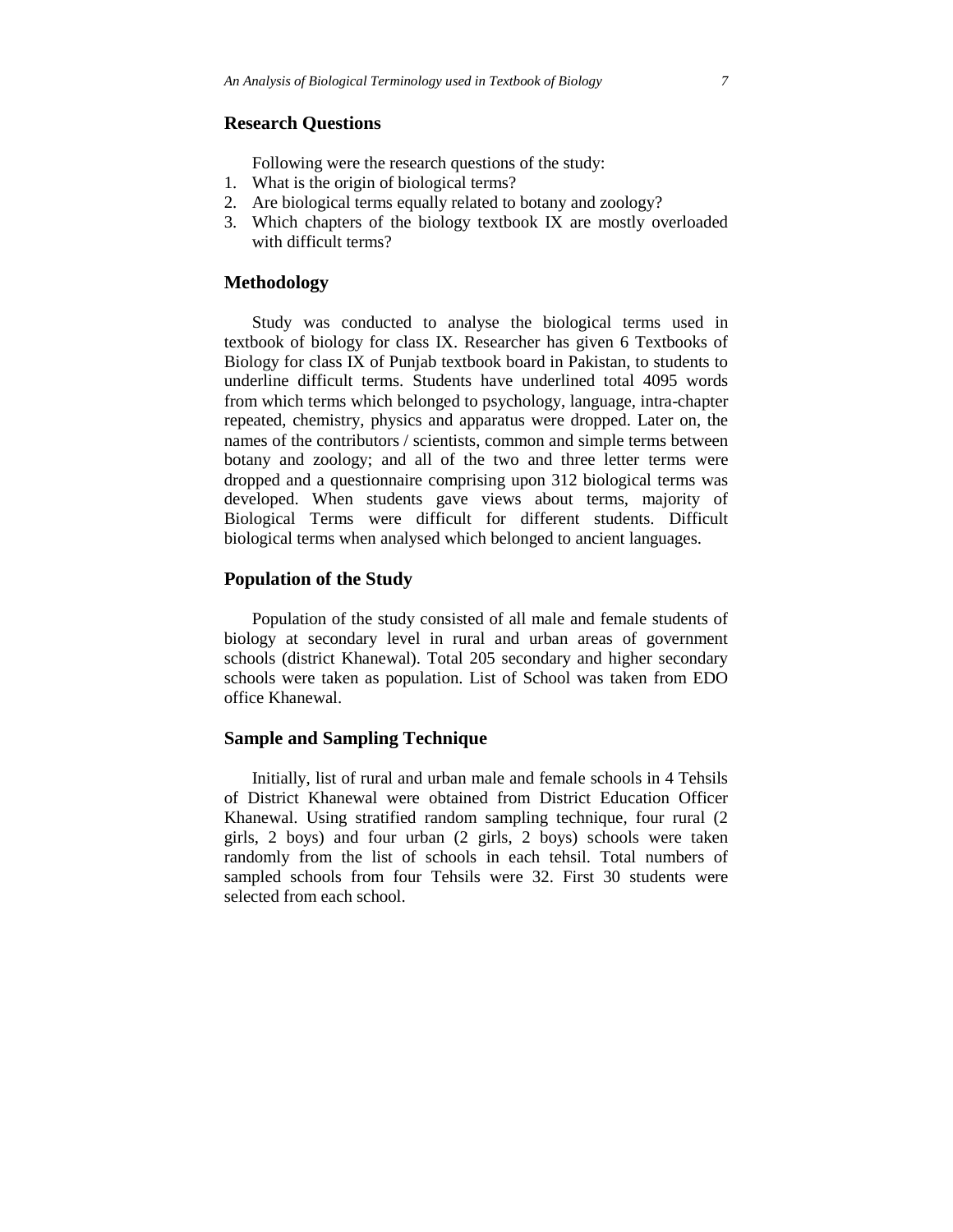# **Tools of the Study**

Questionnaire was the main data collecting instrument in this study because of its advantage in collecting data from institutions from a wide distribution of the population of the study. A questionnaire was developed, for the students of biology. Each questionnaire contained 104 biological terms and 11 abbreviations used in textbook of biology for class IX. Then the questionnaire was presented to the experts of biology. In the light of their comments, some changes were made.

# **Results**

Here is the detailed description of the results obtained from data analysis.

#### Table 1

*Section-wise Allocation of Chapters and Text*

| S.                            | Section                | Chapters                                |                                           |                |     |                |     |      | Chapter-wise Number and Percentage of pages, |                     |
|-------------------------------|------------------------|-----------------------------------------|-------------------------------------------|----------------|-----|----------------|-----|------|----------------------------------------------|---------------------|
| #                             |                        |                                         | figures and informative boxes of Textbook |                |     |                |     |      |                                              |                     |
|                               |                        |                                         | Pages                                     | %              | Fig | %              | Box | $\%$ | Difficult                                    | $\%$                |
|                               |                        |                                         |                                           |                |     |                |     |      | Term                                         |                     |
|                               |                        |                                         |                                           |                |     |                |     |      | indicated                                    |                     |
|                               |                        |                                         |                                           |                |     |                |     |      | by                                           |                     |
|                               |                        |                                         |                                           |                |     |                |     |      | students                                     |                     |
| 1                             | Study of<br>Life and   | Introduction<br>To Biology              | 16                                        | 9              | 09  | $\overline{4}$ | 09  | 7    | 562                                          | 14                  |
|                               | Biodiversity           | Solving<br><b>Biological</b><br>Problem | 09                                        | 5              | 02  | 0.9            | 10  | 7.3  | 274                                          | 7                   |
|                               |                        | Biodiversity                            | 17                                        | 9              | 22  | 10             | 13  | 9.5  | 888                                          | 22                  |
| $\mathfrak{D}_{\mathfrak{p}}$ | Cell<br><b>Biology</b> | Cells<br>and<br><b>Tissues</b>          | 32                                        | 18             | 60  | 27             | 14  | 10   | 537                                          | 13                  |
|                               |                        | Cell Cycle                              | 17                                        | 9              | 34  | 15             | 11  | 8    | 292                                          | 7                   |
|                               |                        | Enzymes                                 | 08                                        | $\overline{4}$ | 16  | 7.2            | 03  | 2.2  | 161                                          | 4                   |
|                               |                        | <b>Bioenergetics</b>                    | 20                                        | 11             | 15  | 7              | 13  | 9.5  | 285                                          | 7                   |
| 3                             | Life<br>Processes      | Nutrition                               | 28                                        | 15             | 25  | 11             | 29  | 21   | 592                                          | 14.4                |
|                               |                        | Transport                               | 34                                        | 19             | 39  | 18             | 34  | 25   | 504                                          | 1<br>$\overline{2}$ |
| 4                             | Total                  | Chapters-<br>nine                       | 181                                       |                | 222 |                | 136 |      | 4095                                         |                     |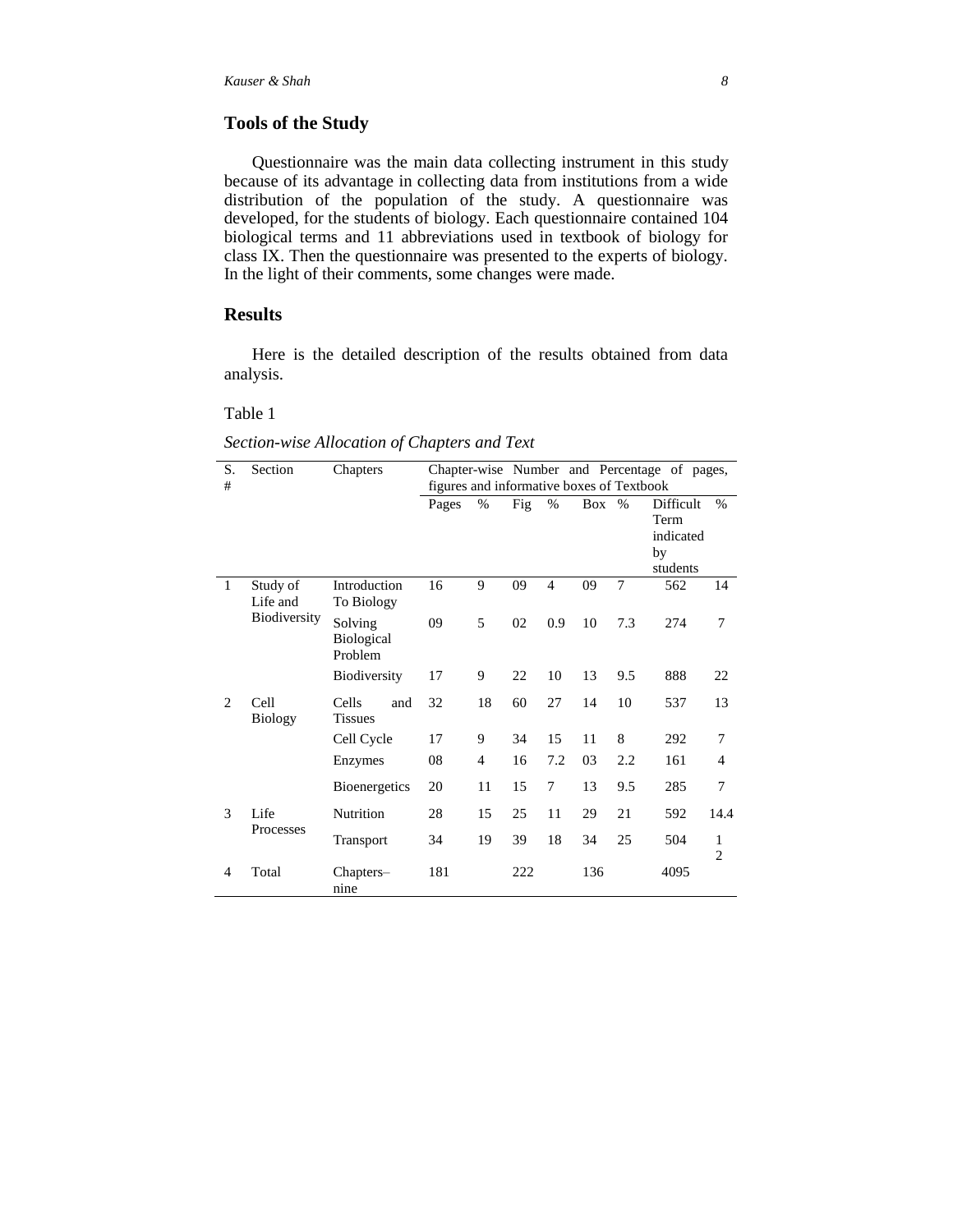Table 1 depicted that some chapters were very lengthy and other having normal text. More detailed structure and functioning were described about cells and tissue, energy production and assimilation in living organisms, and about transport of food and water in plants and blood in human. Certain informative box were also included to relate text with previous knowledge and interactive with daily usage. Students underlined terms they felt difficult from each chapter and majority of that were from introductory pages and new concepts that were included at grade IX.

Textbook of biology enclosed enough information but equality in description of concepts of biology was not found.

#### Table 2

| $S.+$        | Chapter              | Terms     | Non-Biological but Difficult for<br><b>Students</b> |       |            |       |  |  |
|--------------|----------------------|-----------|-----------------------------------------------------|-------|------------|-------|--|--|
|              |                      | Indicated |                                                     |       |            |       |  |  |
|              |                      | (N)       | Language                                            |       | Psychology |       |  |  |
|              |                      |           | Related                                             |       | Related    |       |  |  |
|              |                      |           | n.                                                  | $\%$  | n.         | $\%$  |  |  |
| $\mathbf{1}$ | Introduction To      | 562       | 247                                                 | 23.41 | 059        | 22.95 |  |  |
|              | <b>Biology</b>       |           |                                                     |       |            |       |  |  |
| 2            | Solving a Biological | 274       | 172                                                 | 16.30 | 045        | 17.50 |  |  |
|              | Problem              |           |                                                     |       |            |       |  |  |
| 3            | <b>Biodiversity</b>  | 888       | 167                                                 | 15.82 | 014        | 5.44  |  |  |
| 4            | Cells and Tissues    | 537       | 124                                                 | 11.75 | 015        | 5.83  |  |  |
| 5            | Cell Cycle           | 292       | 077                                                 | 7.29  | 009        | 3.50  |  |  |
| 6            | Enzymes              | 161       | 032                                                 | 30.3  | 021        | 8.57  |  |  |
| 7            | Bioenergetics        | 285       | 069                                                 | 6.54  | 014        | 6.22  |  |  |
| 8            | <b>Nutrition</b>     | 592       | 080                                                 | 7.58  | 045        | 18.67 |  |  |
| 9            | Transport            | 504       | 087                                                 | 8.24  | 026        | 11.28 |  |  |
|              | Total                | 4095      | 1055                                                | 25.76 | 248        | 6.05  |  |  |

*Distribution of Difficult Terms Used in Other Domains*

Table 2 shows the analysis of difficult terms indicated by students of biology. Researcher has found that all underlined terms were not scientific terms. Students have underlined 32 % terms that were belonging to language and psychology. There is no need of difficult and confusing words of languages and psychology in textbook of biology. Those terms should be replaced by easy and alternate terms. As common terms were not necessary so that were dropped and only scientific terms analysed further in detail.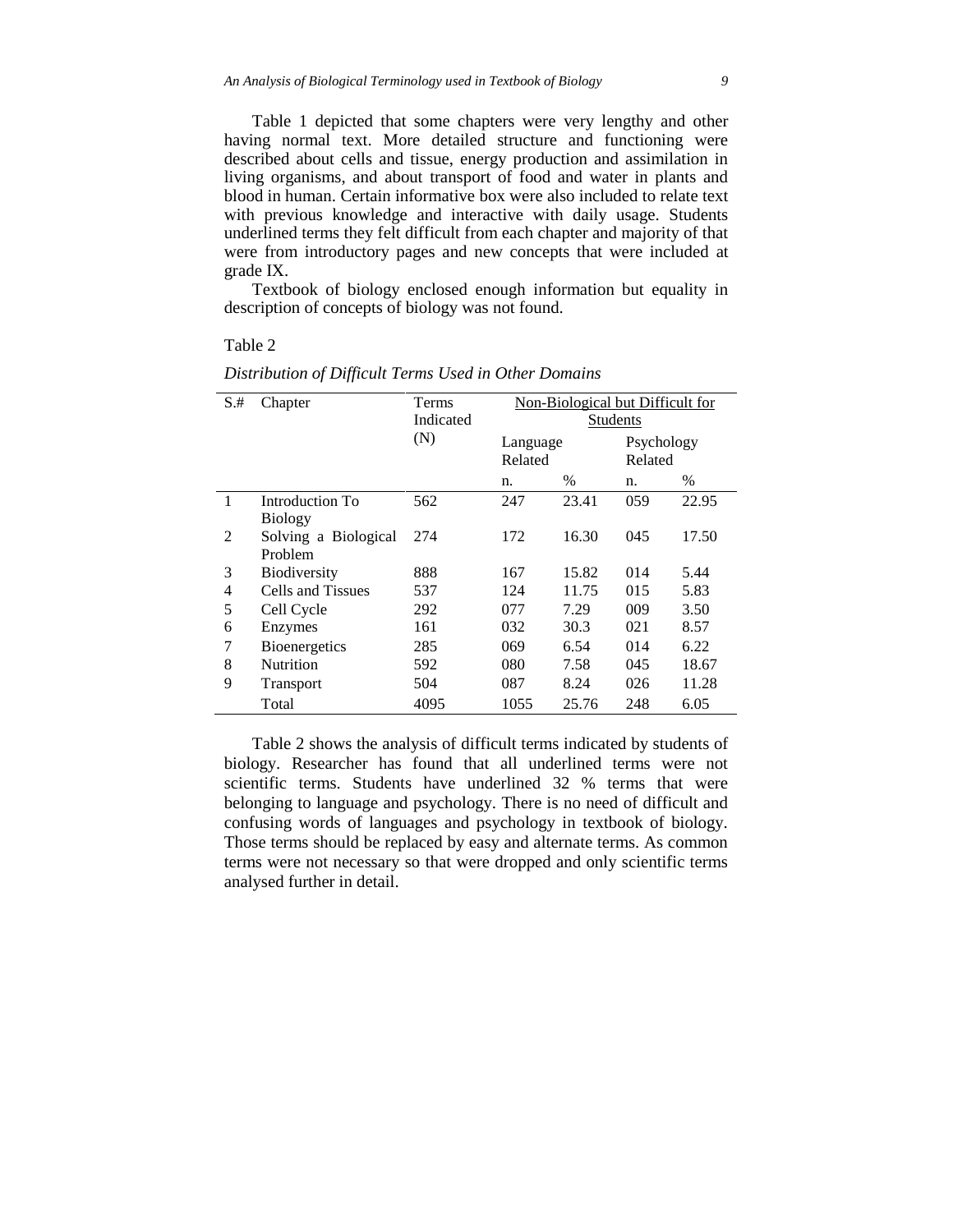# Table 3

| $S$ .# | Chapter              | Underlined<br>Science<br>Terms | Biochemistry<br>Related |       | Physics<br>Related<br>terms |       | <b>Biology</b><br>Related<br>terms |       |
|--------|----------------------|--------------------------------|-------------------------|-------|-----------------------------|-------|------------------------------------|-------|
|        |                      |                                | terms                   |       |                             |       |                                    |       |
|        |                      |                                | n.                      | $\%$  | n.                          | $\%$  | n.                                 | $\%$  |
|        | Introduction         | 258                            | 045                     | 17.44 | 021                         | 8.14  | 192                                | 74.42 |
|        | To Biology           |                                |                         |       |                             |       |                                    |       |
| 2      | Solving a            | 104                            | 020                     | 19.23 | 014                         | 13.46 | 070                                | 67.31 |
|        | <b>Biological</b>    |                                |                         |       |                             |       |                                    |       |
|        | Problem              |                                |                         |       |                             |       |                                    |       |
| 3      | Biodiversity         | 307                            | 049                     | 15.96 | 001                         | 0.33  | 257                                | 83.71 |
| 4      | Cells and            | 505                            | 048                     | 9.50  | 036                         | 7.13  | 421                                | 83.37 |
|        | <b>Tissues</b>       |                                |                         |       |                             |       |                                    |       |
| 5      | Cell Cycle           | 300                            | 012                     | 4.00  | 000                         | 0.00  | 288                                | 96.00 |
| 6      | Enzymes              | 284                            | 085                     | 29.93 | 010                         | 3.52  | 189                                | 66.55 |
| 7      | <b>Bioenergetics</b> | 366                            | 074                     | 20.22 | 010                         | 2.73  | 282                                | 77.05 |
| 8      | <b>Nutrition</b>     | 663                            | 131                     | 19.76 | 006                         | 0.90  | 526                                | 79.34 |
| 9      | Transport            | 496                            | 068                     | 13.71 | 018                         | 3.63  | 410                                | 82.66 |
|        | Total                | 3283                           | 532                     | 16.20 | 116                         | 3.53  | 2635                               | 80.26 |

*Difficult Science Related Terms Indicated by Students*

Table 3 shows analysis of scientific terms. The researcher found that 20% of scientific Terms were belonged to chemistry, physics as that terms are not related to living organisms so those terms should be included in relevant textbooks of science but not in biology and replaced by easy word that will help in easy learning of biology for students of IX grade. Only 80 % terms were pure biological. That were analysed further in study.

# Table 4

*Distribution of Biology Related Terms used in major Domains of Biology (Botany, Zoology)*

| S. | Chapter              | Underlined    | <b>Biology</b> |       | <b>B</b> otany |       | Zoology              |       |
|----|----------------------|---------------|----------------|-------|----------------|-------|----------------------|-------|
| #  |                      | Science Terms | Related terms  |       | Related terms  |       | <b>Related terms</b> |       |
|    |                      |               | n.             | $\%$  | n.             | %     | n.                   | $\%$  |
|    | To<br>Introduction   | 258           | 192            | 74.42 | 060            | 23.26 | 132                  | 51.16 |
|    | <b>Biology</b>       |               |                |       |                |       |                      |       |
| 2  | Solving a Biological | 104           | 070            | 67.31 | 018            | 17.31 | 052                  | 50    |
|    | Problem              |               |                |       |                |       |                      |       |
| 3  | Biodiversity         | 307           | 257            | 83.71 | 120            | 39.09 | 137                  | 44.63 |
| 4  | Cells and Tissues    | 505           | 421            | 83.37 | 205            | 40.59 | 216                  | 42.77 |
| 5. | Cell Cycle           | 300           | 288            | 96.00 | 129            | 43.00 | 159                  | 53    |
| 6  | Enzymes              | 284           | 189            | 66.55 | 091            | 32.04 | 098                  | 34.51 |
|    | <b>Bioenergetics</b> | 366           | 282            | 77.05 | 161            | 43.99 | 121                  | 33.06 |
| 8  | Nutrition            | 663           | 526            | 79.34 | 144            | 21.72 | 382                  | 57.62 |
| 9  | Transport            | 496           | 410            | 82.66 | 111            | 22.38 | 299                  | 60.28 |
|    | Total                | 3283          | 2635           | 80.26 | 1039           | 31.65 | 1596                 | 48.61 |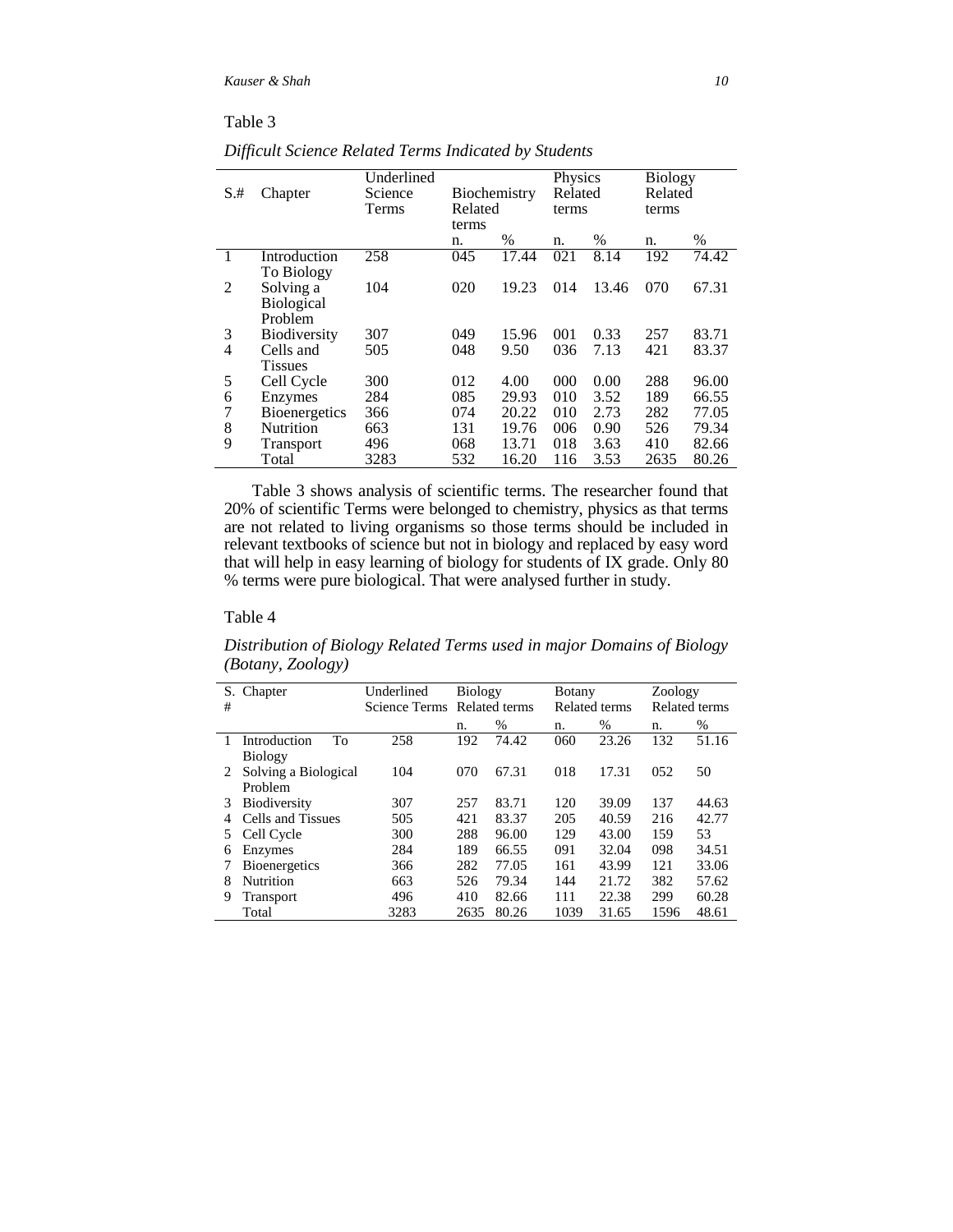Table 4 reflect that biological terms were belonging to two major domains, botany related to plants and zoology related to animals. The Text was not equally divided and majority of biological terms were from zoology. Authors should give equality in building concept of Biology by giving equal information related to plants and animals.

#### Table 5

*Chapter-wise Summary of Biological Terms Included in the Questionnaire*

| Ch. #      | N   | <b>Botanical</b> | COM<br>$(B+Z)$ | Zoological | Greek | Latin | Others |
|------------|-----|------------------|----------------|------------|-------|-------|--------|
| One        | 19  | 00               | 10             | 09         | 07    | 08    | 04     |
| Two        | 07  | 02               | 02             | 03         | 04    | 02    | 01     |
| Three      | 27  | 06               | 09             | 12         | 08    | 09    | 10     |
| Four       | 56  | 24               | 20             | 12         | 22    | 25    | 09     |
| Five       | 42  | 04               | 28             | 10         | 21    | 13    | 08     |
| <b>Six</b> | 24  | 0 <sub>1</sub>   | 21             | 02         | 13    | 06    | 05     |
| Seven      | 21  | 19               | 01             | 01         | 12    | 05    | 04     |
| Eight      | 44  | 0 <sub>1</sub>   | 02             | 41         | 20    | 20    | 04     |
| Nine       | 72  | 18               | 03             | 51         | 31    | 28    | 13     |
| Total      | 312 | 75               | 96             | 141        | 138   | 116   | 58     |

Table 5 biological terms were derived from many languages as 44% are Greek 37% are Latin 18% are of different origin. These languages are ancient and are not native to Pakistan. So these terms should be replaced by alternative and easy native language terms or their meaning and origins must be clearly described in textbook of biology. If authors attempts to described their meaning and origin it will enhance learning of biology and will make it easy to understand and building better concepts.

#### **Discussion**

Analysis of terms of textbook of biology was done by researcher. This analysis showed that Textbook contained difficult words that were related to language and psychology. 32% of total underlined difficult Terms were belonged to these disciplines. These terms were not necessary in this Textbook of Biology. Compilers of Biology"s Textbook can avoid there usage and it might be helpful in making Textbook easy and understandable. Authors of textbook of biology should consider this fault and should replace these terminologies with easy words. But when analysis of pure biological terms were done there were inequality in distribution of terms in botanical and zoological domains. Biology is study of living organisms both plants and animals. Most of biological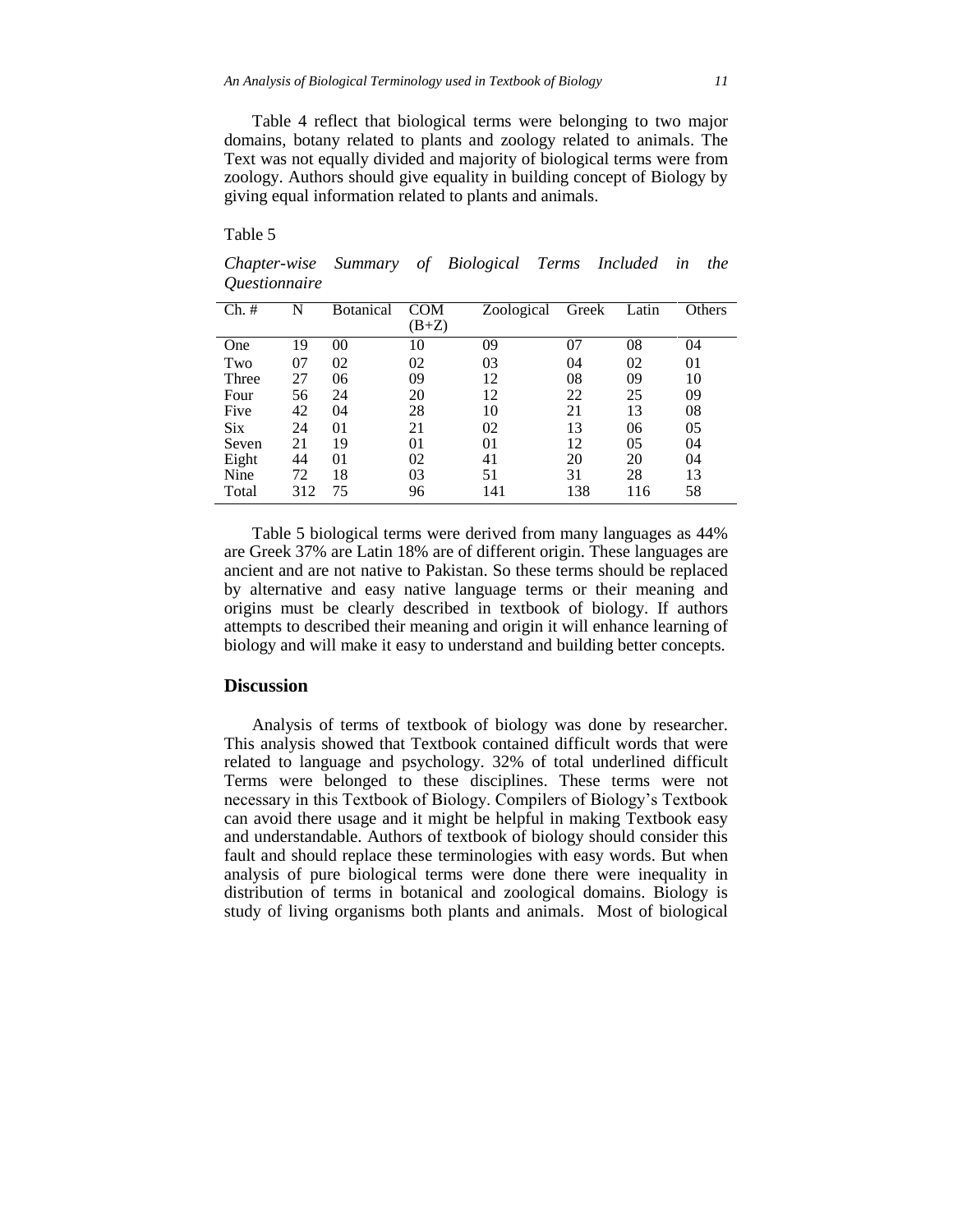#### *Kauser & Shah 12*

terms were zoological and difficult for students. Compilers of the textbook should equally divided text in botanical and zoological.

According to sample of this study, most of the terms were found difficult. The main reason found during this analysis was that, majority of biological terms were derived from Greek and Latin and from other languages that were not native to Pakistan. These terms may be made easy for them if proper information is provided to the students. According to Durani (1999) where ever terms are used it is important to give their source that should be reliable and according to international standards (ISO 690). Source should be given with full title, abbreviated title or codes. Abbreviated titles are user friendly, when they are given in frequently used source (dictionary or thesaurus). This study was an attempt to make learning of biology easy for our students. It would be helpful worldwide as well it will open new doors for researchers to find out alternate biological terms which are standardized also.

### **Conclusions**

From the above mentioned major findings, it was concluded that:

- 1. The content of the book was not equally distributed between botany and zoology. Text related pages, difficult terms of zoology were found more than that of botany.
- 2. Most of the terms contain more than 7 alphabets and were considered as complex terms. Due to this complexity, students feel difficulty in learning of biological terms.
- 3. Most of biological terms were derived from Greek and Latin and other ancient languages, so students cannot understand their meanings.
- 4. Chapter numbers 4,5,8,9 are overloaded with most of difficult terms and students felt difficulty in preparation of these chapters.

#### **Recommendations**

- 1. Textbook of biology should have equal distribution of botanical and zoological terms.
- 2. Terms should be of native language or in those languages which are taught in Pakistan or its origin and meanings should be written in common languages (Urdu or English).
- 3. Terms should be simple and authors have to avoid terms above 7 alphabets.
- 4. Difficult terms should be replaced by easy alternate terms.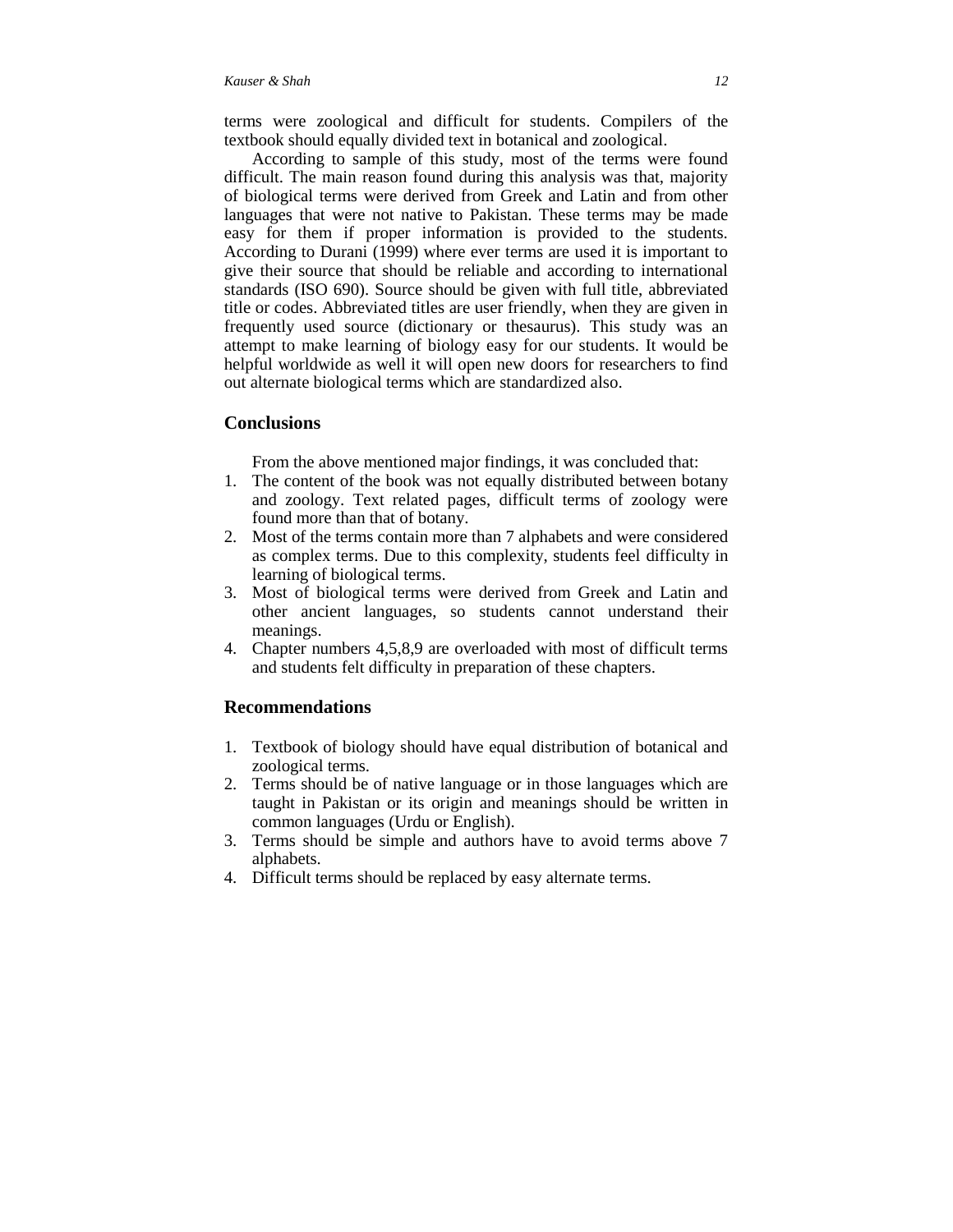#### References

- Akhtar, S. *A. study of development of biological concepts in the book of sciences for classes (viii-x)*, (M.Phil thesis). Bahaudin Zakarya University, Multan, Pakistan.
- Chauhan, S.S. (1987). *Advanced educational psychology*. New Delhi, India: Vikas Publishing house. New Delhi:
- Condamines, A. (1993). An example of the use of lexical semantic knowledge: semi- automatic acquisition of a vocabulary of specialty. *Cahiers de lexicologie, 62* (1), 25-65.
- Durrani, A. (1999). *The Terminology Papers on the New Terms of Science and Technology*. Islamabad, Pakistan: The Oriental society for knowledge.
- Durrani, A. (2007). *Textbook Development.* Islamabad. Pakistan: AIOU.
- Encyclopaedia of Education (2008). http;//courses.educ.ubc.ca/etec540.html
- Government of Pakistan (1992).*National Education Policy*. Islamabad, Pakistan: Ministry of education.
- Government of Punjab (1992).*Textbook of biology for Class IX*. Lahore, Pakistan : Punjab textbook board.
- Government of Punjab (2012).*Textbook of General Science for Class VI*. Lahore, Pakistan: Punjab textbook board.
- Government of Punjab (2012).*Textbook of General Science for Class VII*. Lahore, Pakistan: Punjab book board.
- Government of Punjab (2012).*Textbook of general science for class VIII*. Lahore, Pakistan: Punjab book board.
- Khokhar, F.T. (2008). *Evaluation of Text Book of Biology at Secondary Level (M.Phil Thesis*), Allama Iqbal Open University, Islamabad, Pakistan.